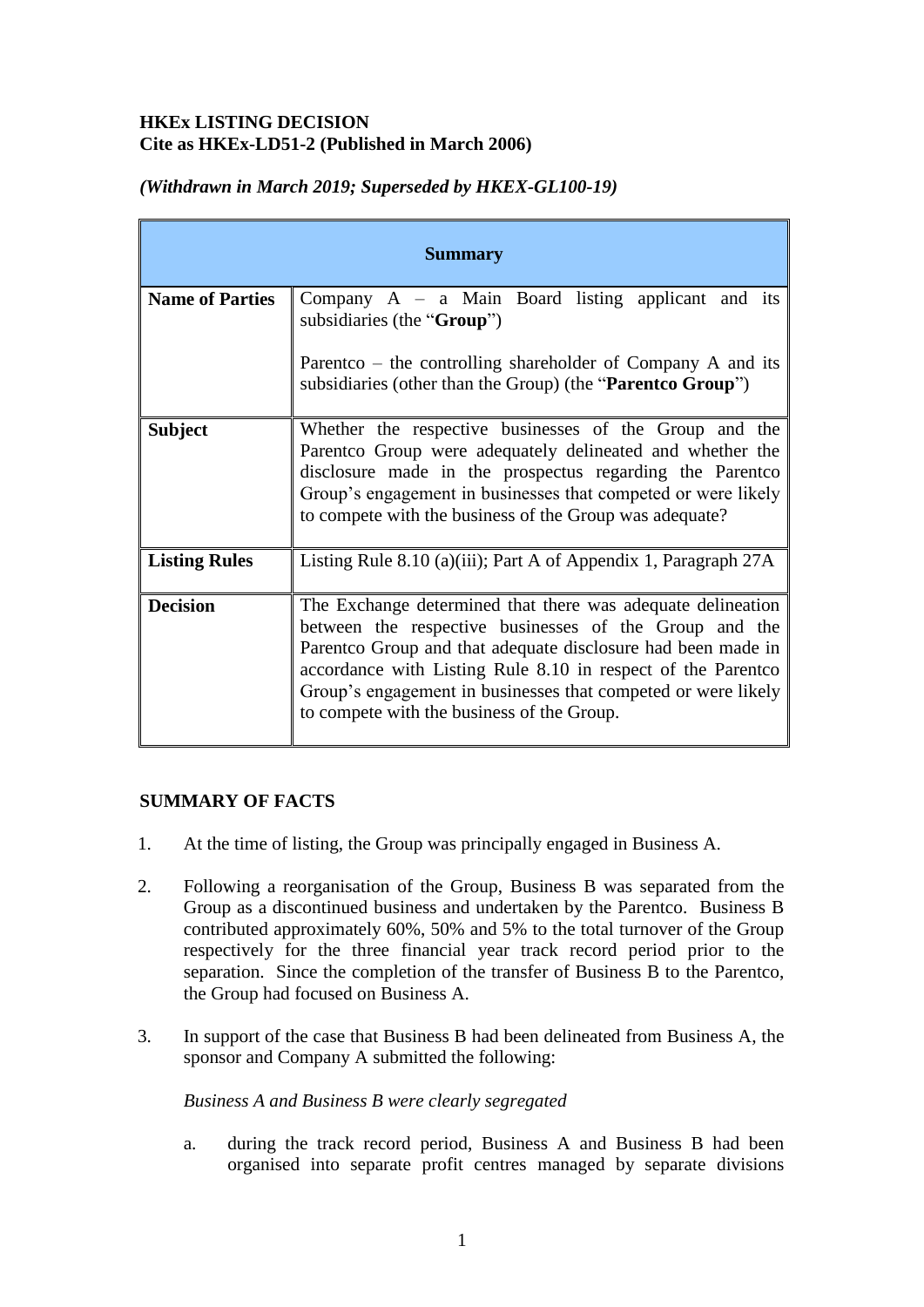within the Group. The segregation of Business B from Business A was to allow them to run as different responsibility/ accountability centres for management purposes. This reorganisation enabled the Group to concentrate its efforts and resources on Business A;

b. Business A and Business B occupied different specialised segments of the same industry, and did not compete and were not likely to compete with each other;

### *Product classification*

c. in terms of product lines, the Group manufactured finished products which could be sold independently by Business A; whereas the products manufactured by the Parentco through Business B could not be sold separately and had to be integrated into another product;

### *Product facilities*

d. the factory premises of the Group and Parentco situated in two different and distinct factory blocks. There was no sharing of production lines or manufacturing space between the Group and Parentco;

#### *Technologies*

e. the production technologies employed for Business A and Business B were completely different in all essential respects. These technologies, which required the use of different machinery, were used to manufacture different products. The technologies, expertise and machinery that the Group and Parentco utilised could not be used to manufacture each other's products;

### *Management and board composition*

f. the Group and Parentco had its own management teams at both the executive and operational levels. Although the Group and Parentco shared common directors, no directors held executive roles in both groups at the same time. Furthermore, the common directors who were executive directors were mainly paid by the respective companies in which they served as executive directors during the track record period;

#### *Staff*

- g. there was a complete separation of staff and the respective staff members of the Group and Parentco were not on the payroll of the other;
- h. the Group and Parentco had separate major customer and supplier bases with separate sales and marketing staff conducting independent sales and marketing activities;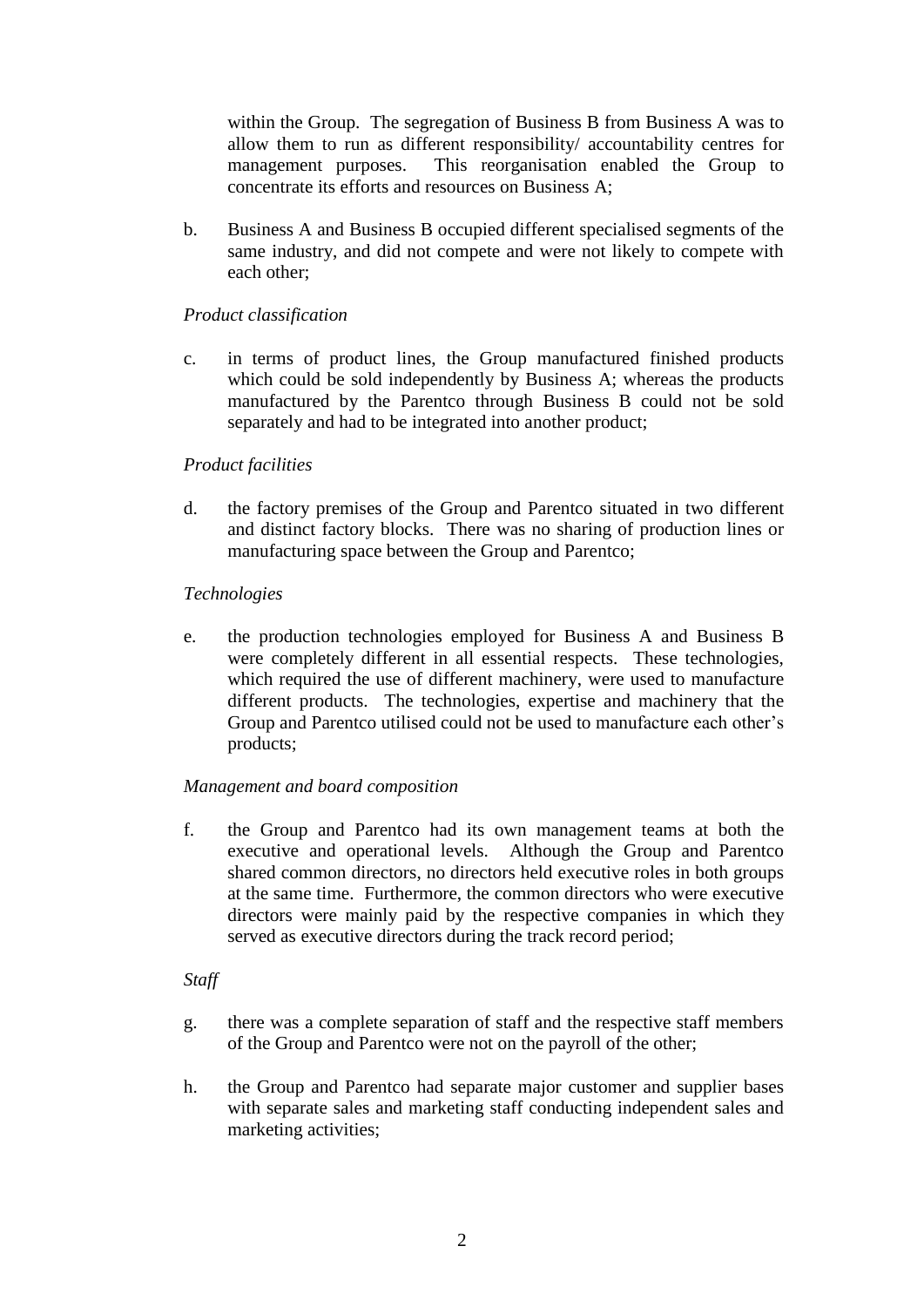### *Non-competition undertaking*

i. to safeguard the interest of the Group, the Parentco signed a noncompetition undertaking in favour of Company A upon the listing of Company A. Pursuant to the terms of the non-competition agreement, the Parentco would undertake to Company A, among other things, that it would not, either on its own or together with any subsidiaries, associates or third party invest, participate or engage in any business which might compete with any core business of the Group or any business proposed to be carried on by the Group as disclosed in the prospectus, or have any interest in such business;

*Disclosure in the prospectus as required under the Listing Rules* 

- j. relevant disclosure under Rule 8.10 and paragraph 27A of Appendix 1A of the Listing Rules in respect of the delineation between Business A and Business B and the non-competition undertaking had been made in the Prospectus; and
- k. a risk factor had been included in the prospectus to draw the attention of investors to potential competition between the Group and Parentco.

### **THE ISSUE RAISED FOR CONSIDERATION**

4. Whether the respective businesses of the Group and the Parentco Group were adequately delineated and whether the disclosure in the prospectus regarding the Parentco Group's engagement in businesses that competed or were likely to compete with the business of the Group was adequate?

## **APPLICABLE LISTING RULES OR PRINCIPLE**

5. Listing Rule 8.10(1) states that:

Where a new applicant has a controlling shareholder with an interest in a business apart from the applicant's business which competes or is likely to compete, either directly or indirectly, with the applicant's business (the "**excluded business**"):

- (a) the applicant's listing document must prominently disclose the following:
	- (i) reasons for the exclusion of the excluded business;
		- a. a description of the excluded business and its management, to enable investors to assess the nature, scope and size of such business, with an explanation as to how such business may compete with the applicant's business;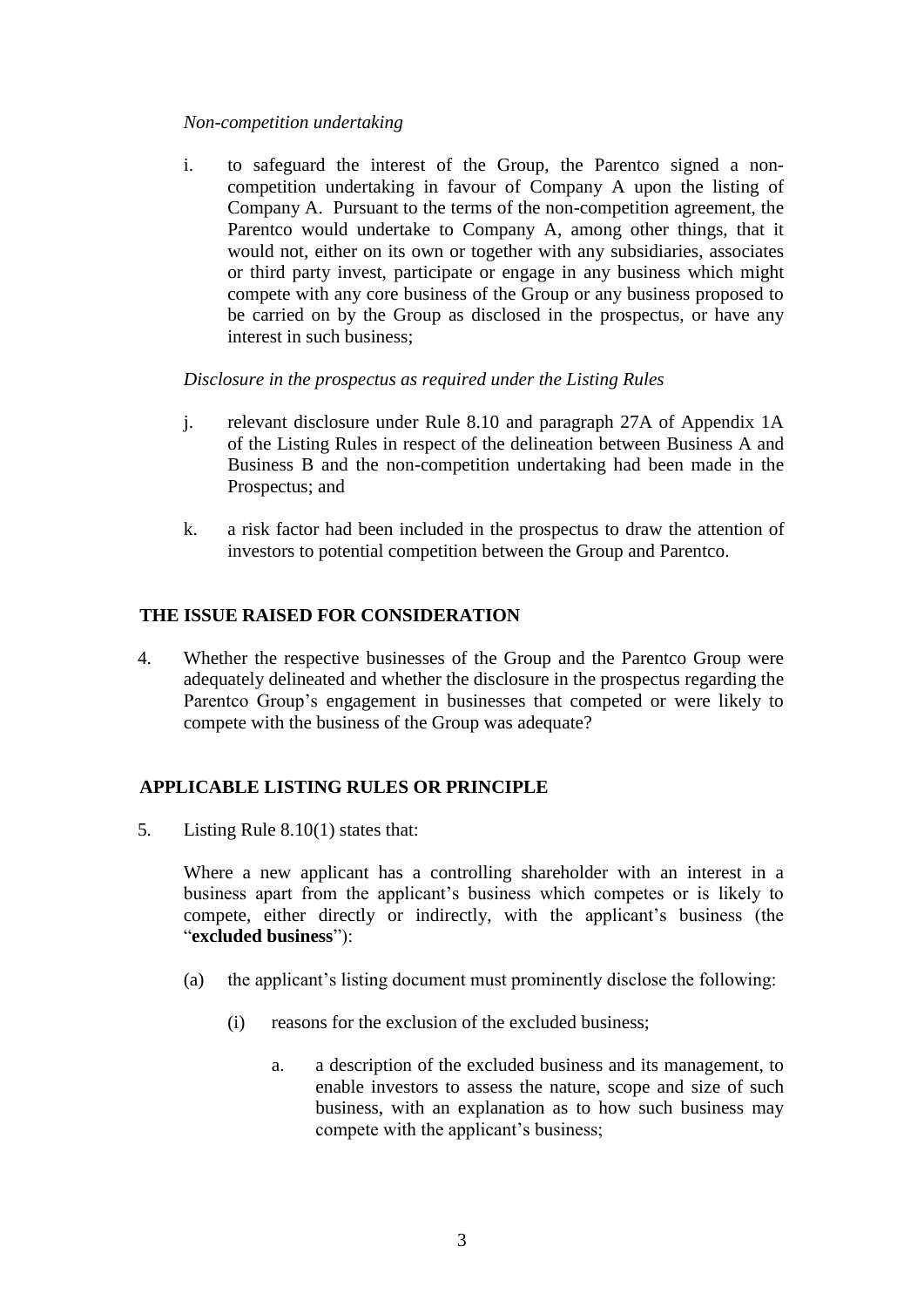- b. facts demonstrating that the applicant is capable of carrying on its business independently of, and at arms length from the excluded business;
- c. whether the controlling shareholder intends to inject the excluded business into the applicant in future, together with the time frame during which the controlling shareholder intends to or does not intend to inject the excluded business. If there is any change in such information after listing, the applicant must disclose it by way of a press announcement as soon as it becomes aware of such change; and
- d. any other information considered necessary by the Exchange;
- (b) if after its listing, the applicant proposes to acquire all or part of the excluded business, the enlarged group must meet the trading record requirements of rule 8.05; and
- (c) all connected transactions between the excluded business and the applicant after listing must strictly comply with the requirements of chapter 14A.
- 6. Part A of Appendix 1, Paragraph 27A of the Listing Rules requires disclosure of the following in the prospectus:

Details of any controlling shareholder of the issuer, including the name or names of any such controlling shareholder, the amount of its or their interest in the share capital of the issuer and a statement explaining how the issuer is satisfied that it is capable of carrying on its business independently of the controlling shareholder (including any close associate<sup>1</sup> thereof) after listing, and particulars of the matters that it relied on in making such statement.

# **THE ANALYSIS**

- 7. Listing Rule 8.10 requires that where a new applicant has a controlling shareholder with an interest in a business apart from the applicant's business which competes or is likely to compete, either directly or indirectly, with the applicant's business, the applicant's listing document must prominently disclose further information in relation to the excluded business. In particular, pursuant to Listing Rule  $8.10(1)(a)(iii)$ , facts demonstrating that the applicant is capable of carrying on its business independently of, and at arms length from, the excluded business should be disclosed. Paragraph 27A of Appendix 1A also requires a statement explaining how the issuer is satisfied that it is capable of carrying on its business independently of the controlling shareholder after listing.
- 8. When interpreting the requirements under paragraph 27A of Appendix 1A and

 $\overline{1}$ <sup>1</sup> *Rule amended in July 2014.*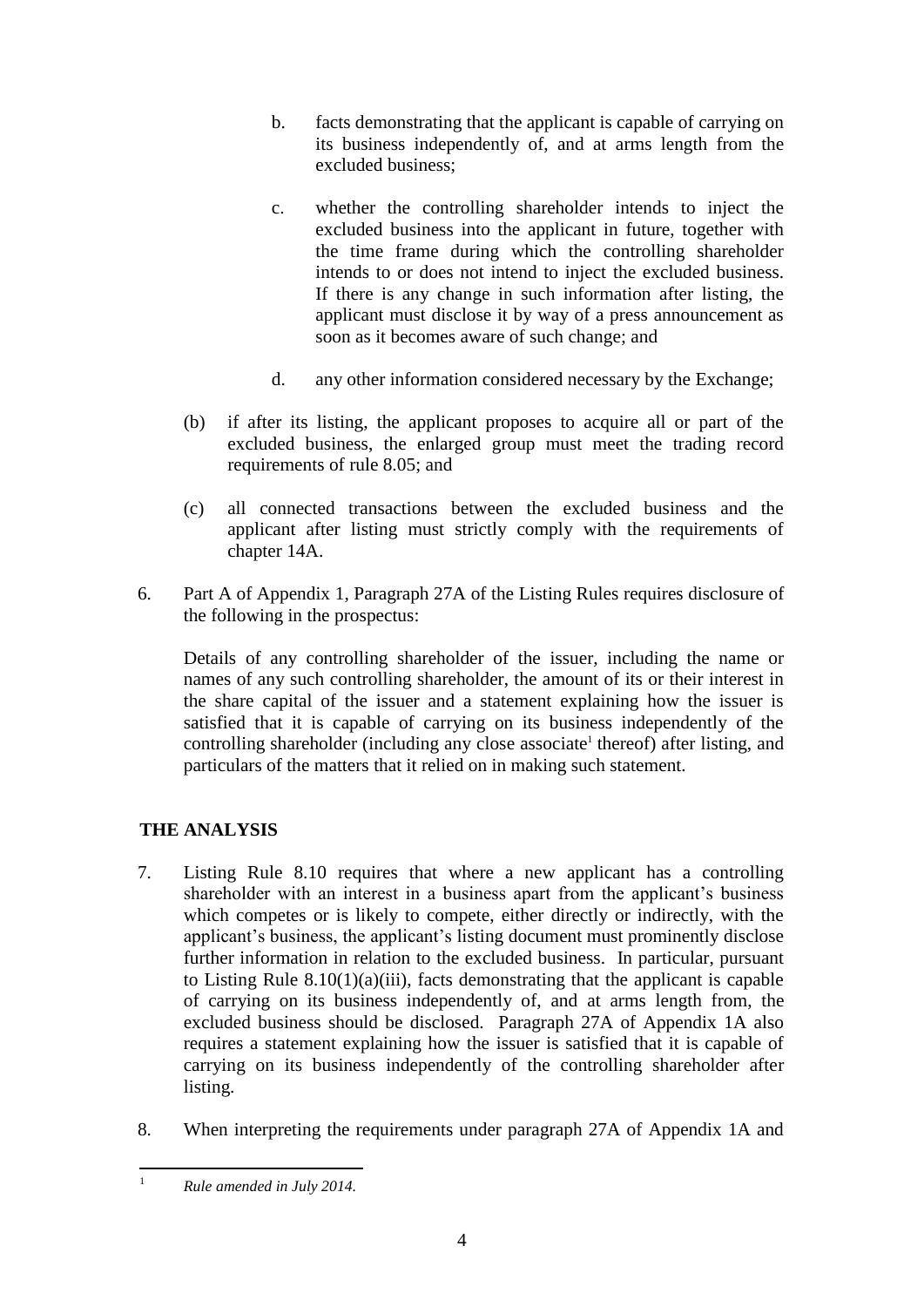Rule  $8.10(1)(a)(iii)$ , the Exchange normally requires an applicant to take into account factors relating to the conduct of the applicant's business independently from its controlling shareholder, in areas including financial independence, operational independence and management independence. An applicant may be dependent on its controlling shareholders in one or more of these areas. Where the degree of independence is excessive, this may translate into a concern about the suitability of an applicant for listing.

- 9. Similarly, competition is normally regarded by the Exchange as a disclosure issue and the requirement of Listing Rule 8.10 applies. However, in extreme cases where in the view of the Exchange, there are inadequate arrangements to manage conflicts of interest and delineation of businesses between the applicant and other businesses under common control, the Exchange would consider the impact on the applicant's suitability for listing.
- 10. A review of whether the applicant is or is not capable of carrying on its business independently of its controlling shareholder in the light of competing businesses operated by controlling shareholder therefore involves careful balancing of all the relevant factors in the applicant's case. The giving of non-competition undertakings by controlling shareholder on a voluntary basis is a relevant factor but is not decisive. Non-competition undertakings may or may not effectively contain competition within acceptable boundaries. Enforceability of noncompetition undertakings, in turn, is often dependent on a number of other factors, including but not limited to (a) the scope of exemption clauses on noncompetition undertakings, (b) how independently a listing applicant can exercise its right to enforce the non-competition undertakings in light of its own corporate governance and (c) the degree to which the management of the listing applicant and its controlling shareholders are closely connected. If there are indications that a non-competition agreement may not function effectively in light of the facts and circumstances of an individual case, the Exchange may disregard the agreement when determining whether the requirements of the Listing Rules have been satisfied.
- 11. Based on the above analysis, when reviewing whether Company A was capable of operating independently of the Parentco in light of the competing businesses operated by the Parentco Group, the Exchange took into consideration the following factors:
	- a. the submissions given by the sponsor on behalf of Company A on different aspects of the operation of Company A;
	- b. the non-competition undertakings given by the Parentco; and
	- c. the nature of the information disclosed on the competing businesses of the Parentco Group in the prospectus including a review of the prominence and clarity of the disclosure and the use of a risk factor to highlight the associated risks.